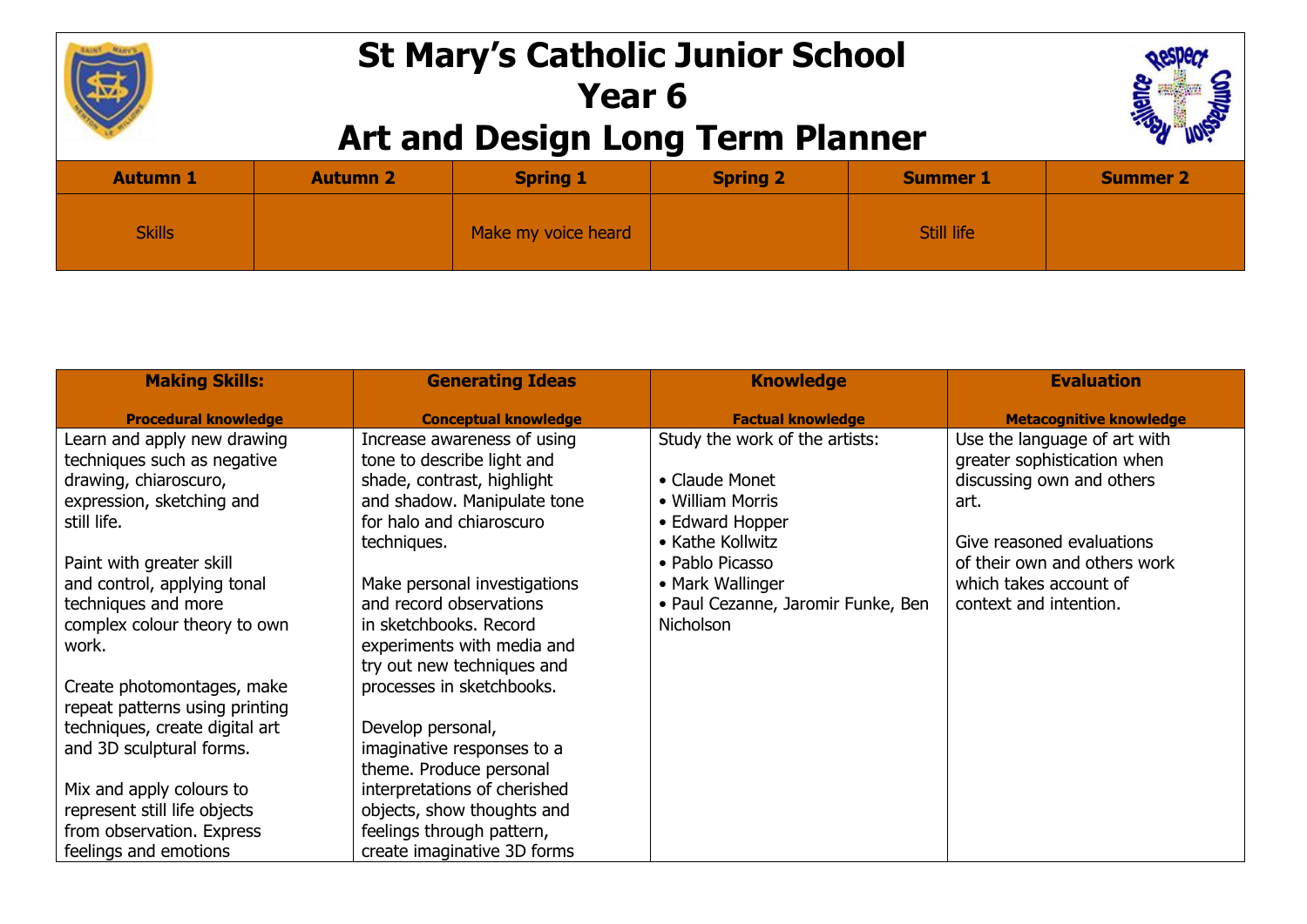| through colour. Study colours | to create meaning. Express   |  |
|-------------------------------|------------------------------|--|
| used by Impressionist         | ideas about art through      |  |
| painters.                     | messages, graphics, text and |  |
|                               | images.                      |  |
| Express and articulate a      |                              |  |
| personal message through      |                              |  |
| sculpture. Analyse and study  |                              |  |
| artists' use of form.         |                              |  |
|                               |                              |  |
| Deepen knowledge and          |                              |  |
| understanding of using line   |                              |  |
| when drawing portraits.       |                              |  |
| Develop greater skill and     |                              |  |
| control. Study and apply the  |                              |  |
| techniques of other artists.  |                              |  |
|                               |                              |  |
| Represent feelings and        |                              |  |
| emotions through patterns.    |                              |  |
| Create sophisticated artwork  |                              |  |
| using their knowledge of      |                              |  |
| pattern.                      |                              |  |
|                               |                              |  |
| Fluently sketch key shapes of |                              |  |
| objects when drawing. Create  |                              |  |
| abstract compositions using   |                              |  |
| knowledge of other artists'   |                              |  |
| work.                         |                              |  |
|                               |                              |  |
| Understand how artists        |                              |  |
| manipulate materials to       |                              |  |
| create texture.               |                              |  |
|                               |                              |  |
|                               |                              |  |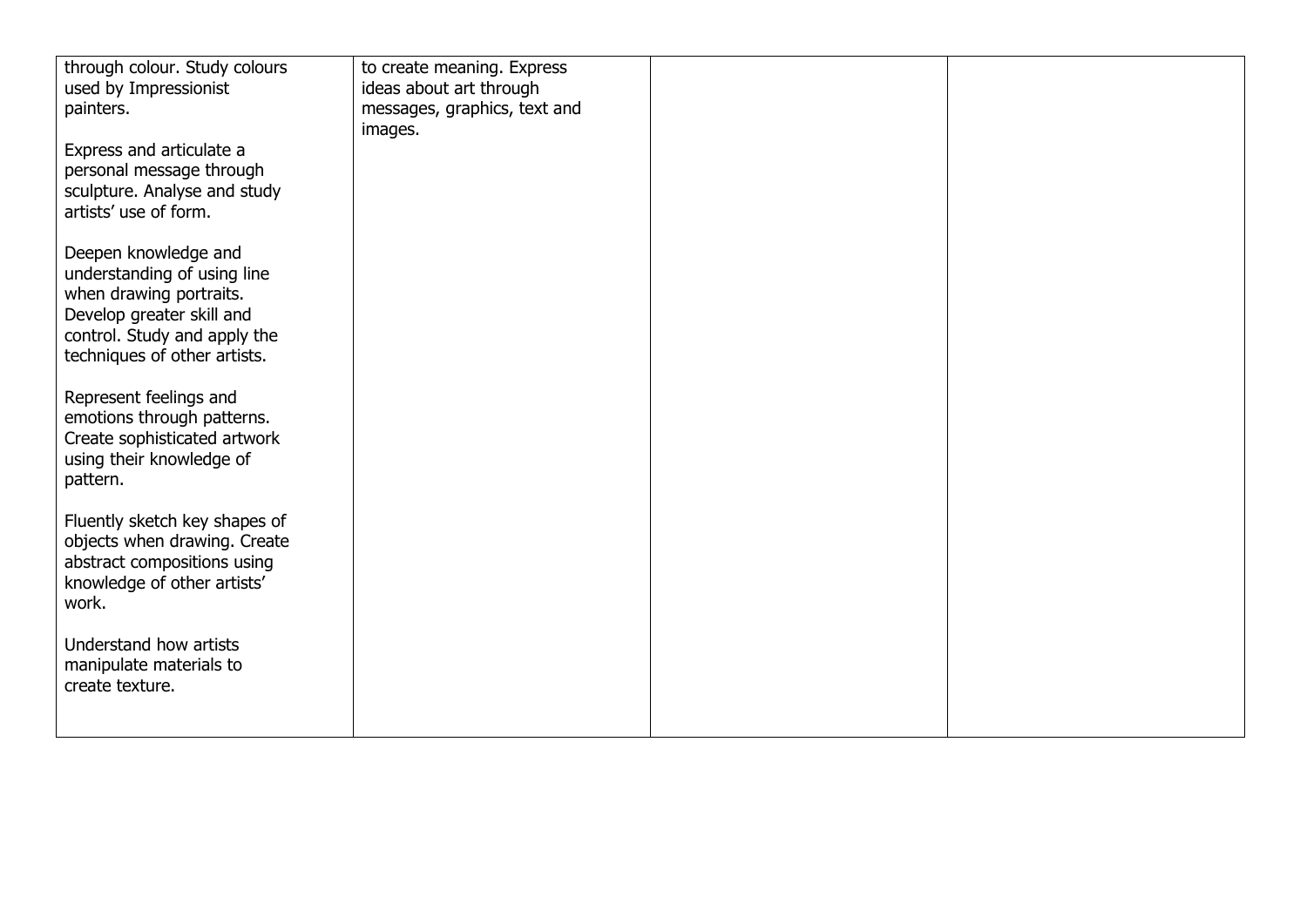|               |                                                                                                                                                                                                                                                                                                                                                                                                                                                                                                                                                                                                                                                                                                                                                                                                                                                                                                                                                                    | <b>CURRICULUM ENTITLEMENT</b>                         |                                                                                                                                                                                                                                                                                                                    |
|---------------|--------------------------------------------------------------------------------------------------------------------------------------------------------------------------------------------------------------------------------------------------------------------------------------------------------------------------------------------------------------------------------------------------------------------------------------------------------------------------------------------------------------------------------------------------------------------------------------------------------------------------------------------------------------------------------------------------------------------------------------------------------------------------------------------------------------------------------------------------------------------------------------------------------------------------------------------------------------------|-------------------------------------------------------|--------------------------------------------------------------------------------------------------------------------------------------------------------------------------------------------------------------------------------------------------------------------------------------------------------------------|
|               | <b>Key Skills and Knowledge</b>                                                                                                                                                                                                                                                                                                                                                                                                                                                                                                                                                                                                                                                                                                                                                                                                                                                                                                                                    | <b>Vocabulary</b>                                     | Assessment Criteria - 'Can I? statements'                                                                                                                                                                                                                                                                          |
| <b>Skills</b> | Painting: impressionism<br>Investigating great impressionists<br>paintings<br>Making skills: Developing mastery of<br>painting techniques<br>Formal elements: Developing<br>understanding of colour through<br>practical painting exercises<br>Generating ideas: Learning how<br>artists represent ideas through<br>painting<br>Knowledge of artists: Understanding<br>techniques of impressionist painters<br>Drawing: zentangle patterns<br>Using drawing for relaxation<br>Making skills: Improving drawing<br>skills through intuitive pattern<br>making<br>Formal elements: Developing skills<br>in using line, pattern and colour<br>Generating ideas: Helping pupils to<br>achieve mindfulness through art<br>Knowledge of artists: Applying<br>intuitive pattern making to own<br>work<br>Evaluating: Peer and small group<br>evaluations to improve outcomes<br>Craft: zentangle printing<br>Creating repeating patterns using<br>their zentangle designs | Impressionism, zentangle,<br>prototype, appreciation. | Can I research and adopt the style of a famous group of<br>painters?<br>Can I use repeated patterns to create artwork?<br>$\bullet$<br>Can I create a repeated pattern through printing?<br>$\bullet$<br>Can I design and make a prototype as part of a group?<br>$\bullet$<br>Can I analyse and evaluate artwork? |
|               |                                                                                                                                                                                                                                                                                                                                                                                                                                                                                                                                                                                                                                                                                                                                                                                                                                                                                                                                                                    |                                                       |                                                                                                                                                                                                                                                                                                                    |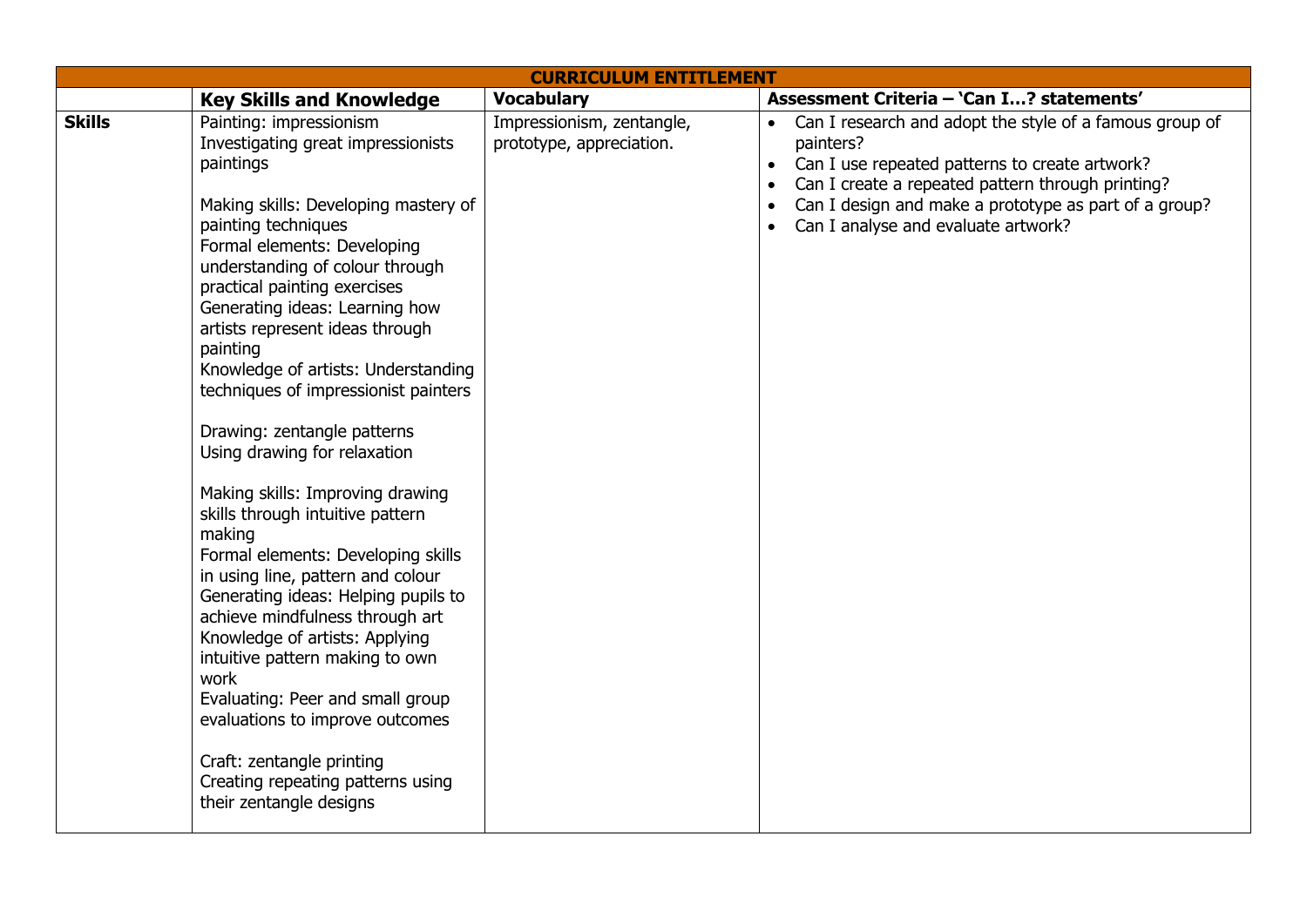| Making skills: Using polyprint tiles to |  |  |
|-----------------------------------------|--|--|
| create elaborate zentangle patterns     |  |  |
| Formal elements: Developing skill,      |  |  |
| knowledge and understanding of          |  |  |
| patterns                                |  |  |
| Generating ideas: Expressing own        |  |  |
| ideas and feelings through pattern      |  |  |
| Knowledge of artists: Investigating     |  |  |
| the structure of William Morris         |  |  |
| patterns                                |  |  |
| Evaluating: Using self and peer         |  |  |
| review to critically analyse their      |  |  |
| outcomes                                |  |  |
|                                         |  |  |
| Design: making a hat                    |  |  |
|                                         |  |  |
| Making skills: Creating 3D sculptural   |  |  |
| forms using basic art materials         |  |  |
| Formal elements: Creating 3D forms      |  |  |
| from 2D materials                       |  |  |
| Generating ideas: Creating              |  |  |
| imaginative forms                       |  |  |
| Evaluating: Correcting and              |  |  |
| improving outcomes                      |  |  |
|                                         |  |  |
| Learning aboutthe work of Edward        |  |  |
| Hopper                                  |  |  |
| Formal elements: Discussing line,       |  |  |
| form, colour and patterns in            |  |  |
| Hopper's work                           |  |  |
| Evaluating: Discussing great artists    |  |  |
| in history                              |  |  |
| Knowledge of artists: Critically        |  |  |
| deconstructing and analysing a          |  |  |
| piece of art                            |  |  |
|                                         |  |  |
| SMSC: Articulating thoughts and         |  |  |
| feelings orally                         |  |  |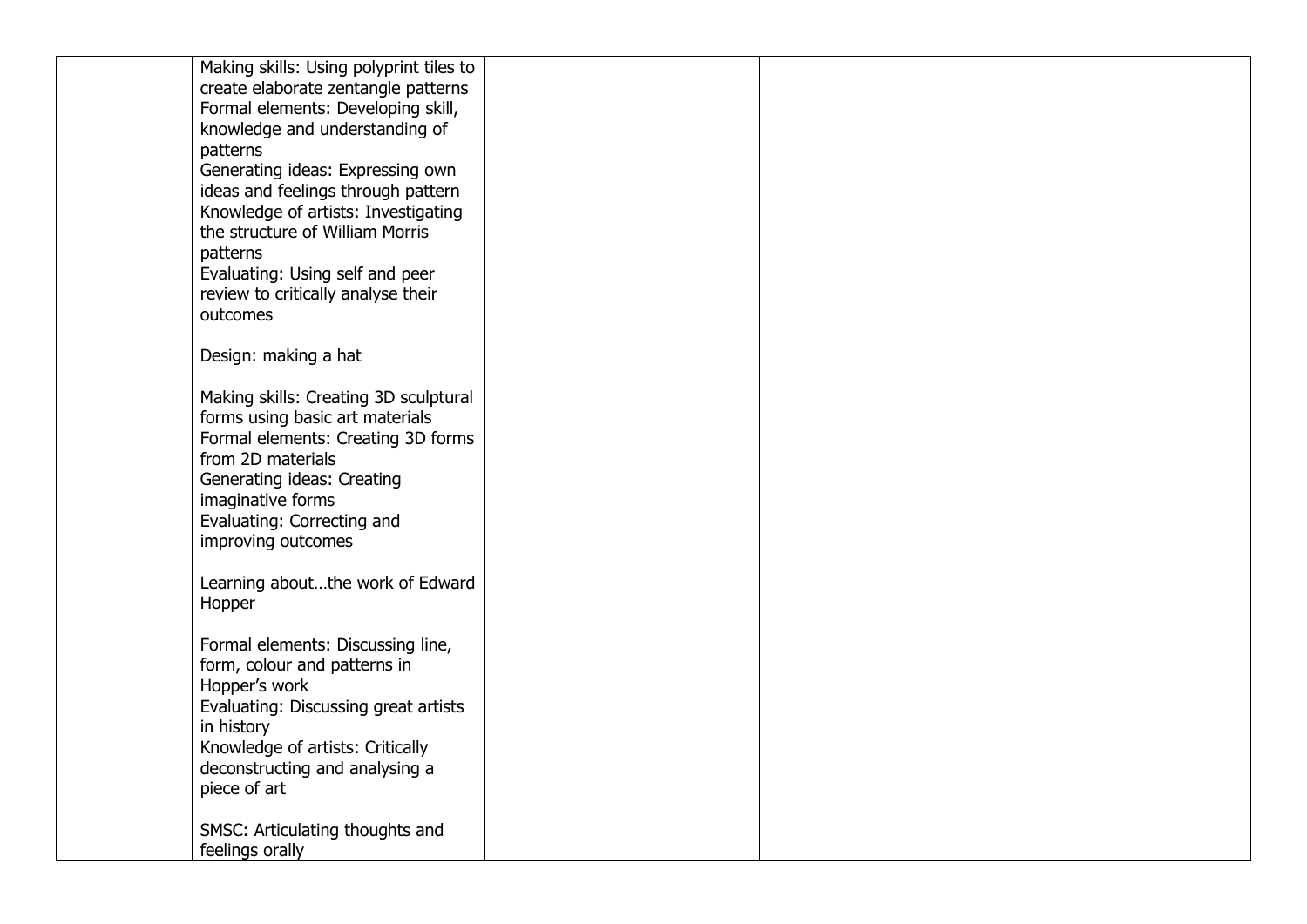| <b>Make my</b><br>voice heard | Making skills: Creating 3D forms in<br>clay and developing drawing and<br>painting skills<br>Formal elements: Developing<br>understanding of line, tone and 3D<br>form<br>Generating ideas: Designing ideas<br>for the fourth plinth in Trafalgar<br>Square<br>Knowledge of artists: Learning<br>about Kathe Kolwitz's portraits,<br>Picasso's compositions, Wallinger's<br>sculptures and Graffiti<br>Evaluating: Correcting and<br>improving outcomes<br>SMSC: Understanding the role of<br>art in wider society. | Graffiti, contrasting,<br>commissioned, Guernica,<br>sculpture. | $\bullet$<br>$\bullet$<br>٠<br>$\bullet$ | Can I create graffiti art?<br>Can I draw emotions?<br>Can I create an impactful piece of art?<br>Can I produce a finished piece of art?<br>Can I create a sculpture?                                                    |
|-------------------------------|---------------------------------------------------------------------------------------------------------------------------------------------------------------------------------------------------------------------------------------------------------------------------------------------------------------------------------------------------------------------------------------------------------------------------------------------------------------------------------------------------------------------|-----------------------------------------------------------------|------------------------------------------|-------------------------------------------------------------------------------------------------------------------------------------------------------------------------------------------------------------------------|
| <b>Still life</b>             | Making skills:<br>Developing techniques, including<br>control and use of materials,<br>including negative drawings<br>Formal elements:<br>Learning about line and tone<br>through drawing<br>Generating ideas:<br>Producing personal interpretations<br>of cherished objects                                                                                                                                                                                                                                        | Colour, line, tone, form, shape,<br>pattern, texture.           | $\bullet$<br>$\bullet$                   | Can I sketch ideas for a still life study?<br>Can I draw a still life study in charcoal?<br>Can I draw using a negative medium?<br>Can I paint a still life study in colour?<br>Can I create a box to showcase my work? |